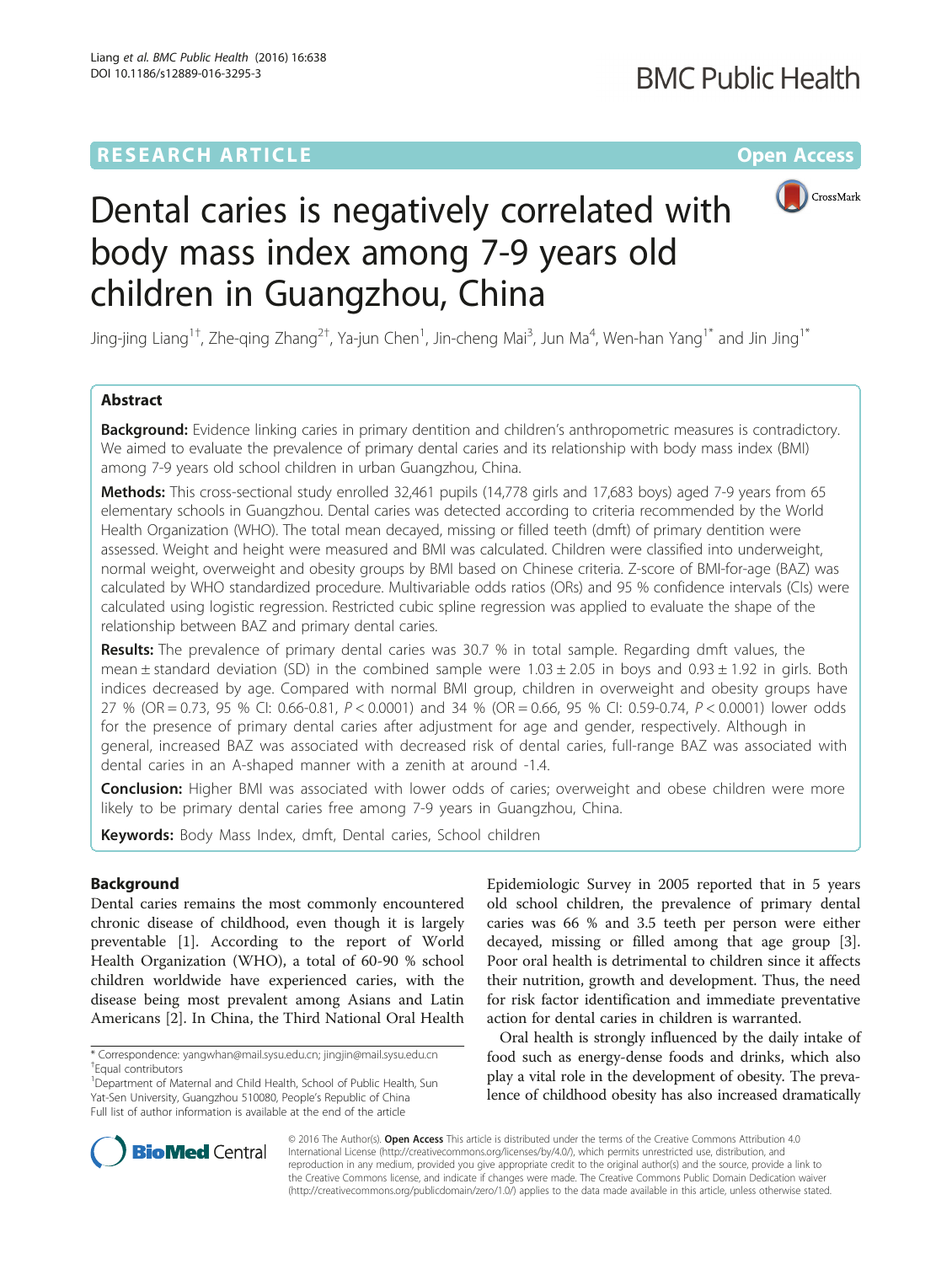in many countries around the world, with China being no exception. In China, children and adolescents were diagnosed as overweight/obesity increased from 1.8 % and 0.4 % respectively in 1981–1985 to 13.1 % and 7.5 % respectively in 2006–2010 [\[4\]](#page-6-0). Although an increased caries experience is biologically plausible in obese/overweight children, previous individual studies exerted to determine the associations between body mass index (BMI) and dental caries have reached inconsistent findings. Some studies showed that dental caries was related with high BMI [[5](#page-6-0)–[11\]](#page-6-0), while others demonstrated an inverse association [[12](#page-6-0)–[20\]](#page-6-0) or no relationship [[21](#page-6-0)–[26\]](#page-6-0). A recent review has reported a weak to moderate correlation  $(r = 0.40)$  between increasing obesity prevalence and increasing caries prevalence [\[27\]](#page-6-0), but in another systematic review of longitudinal studies, agreement has not been reached because of the varied associations shown in the included studies [\[28\]](#page-6-0). Nevertheless, most previous studies were conducted in Western countries and Indian, and had limited sample size (less than 1,000) or focused on certain age group. Scarce evidence has been produced to link dental caries and BMI in Chinese children in a relatively wide age range, who are thought to exhibit entirely different dietary habits and lifestyles. Therefore, more researches are needed to address these important public health problems to facilitate prevention and health promotion.

In this study, we aimed to investigate the oral health status and its association with BMI in Guangzhou elementary school children aged 7-9 years old with a large sample size.

# Methods

#### Subjects enrollment

The data were derived from the surveys on students' constitution and health carried out by the government in 2011, in Guangzhou, Guangdong Province, China. Through a multistage cluster sampling, we first randomly selected 65 schools from the urban area, and in a second stage, students aged 7–9 years from those schools were invited to participate in this survey. Among 36,555 students, 33959 (92.9 %) pupils were recruited and written informed consent was obtained from the parents of all children who participated in the survey. Approval for the study was obtained from the Ethics Committee of the School of Public Health, Sun Yat-Sen University (NO.201414). All subjects suffering from obvious diseases ( $n = 335$ , like hepatitis, tuberculosis, etc.) or physical/mental deformities  $(n = 146, e.g., physical)$ disability or malformation, eating disorder) and missing anthropometric data ( $n = 917$ , absence from examination) were excluded. The parents of the excluded children also provided written informed consent. Finally, 32,461(88.8 %, 14,778 girls and 17,683 boys)students were included in this cross-sectional study.

#### Anthropometric measurement

Weight and height were measured with participants dressed in light clothing and barefoot. Body weight was measured to the nearest 0.5 kg with a digital scale. The height was measured to the nearest 0.5 cm with a portable measuring unit. Each parameter was measured twice and a third measurement was carried out if the difference was  $\geq$  2 cm. BMI was calculated as weight (in kilograms)/ height (in meters) squared. The subjects were categorized as underweight, normal weight, overweight, and obesity according to the sex- and age-stratified cutoff values of BMI recommended by Group of China Obesity Task Force in 2003 and the reference norms established from the 2010 national physical fitness and health surveillance data [\[29](#page-6-0)]. Underweight is defined as under the 5th percentile curve, normal weight as between 5th and 85th percentile, overweight as higher than 85th and lower than the 95th percentile and obesity as higher or equal to the 95th percentile. We also applied the criteria recommended by WHO [\[30\]](#page-6-0), Centers for Disease Control and Prevention (CDC) [[31](#page-6-0)] and World Obesity/Policy & Prevention (formerly IOTF) [[32](#page-6-0)] to categorize the children to the aforementioned four BMI subgroups.

Previous studies have documented that partitioning the continuous BMI score into four groups might result in less information being carried by the data, a reduction or spurious increase in statistical power, with resultant Type I or Type II errors [\[23](#page-6-0), [33\]](#page-6-0). Additionally, a recent systematic review showed a significant association between obesity and caries according to Z-score of BMI-for-age (BAZ), but the findings were non-significant when BMI was used [[34](#page-6-0)]. Hence, we transformed BMI into BAZ using LMS method to further validate the relationship. The BAZ was calculated as:  $Z = ((X/M)^{1} - 1)/L/S$  [[35](#page-6-0)] and the L, M, S parameters for the calculation were provided by the 2007 WHO Growth Reference [[30](#page-6-0)].

# Dental caries assessment

Full mouth dental caries detection was performed by eight trained doctors, of whom two were senior dentists and the others were physicians, with reference to the WHO criteria [\[36](#page-6-0)]. It took two to three minutes for each child. The kappa agreement value for inter-examiners was 0.80. Caries was recorded as present when a lesion in pit or fissure, or on a smooth tooth surface, has a detectably softened floor, undermined enamel, or softened wall. If restoration materials were present, the teeth were also included in this category. The caries index was measured as the number of decayed  $(d)$ , missed  $(m)$  and filled  $(f)$ teeth (t), the mean dmft index for primary dentition.

#### Statistical analysis

Data input was performed using Epidata 3.1 software. Variables were expressed as mean ± standard deviation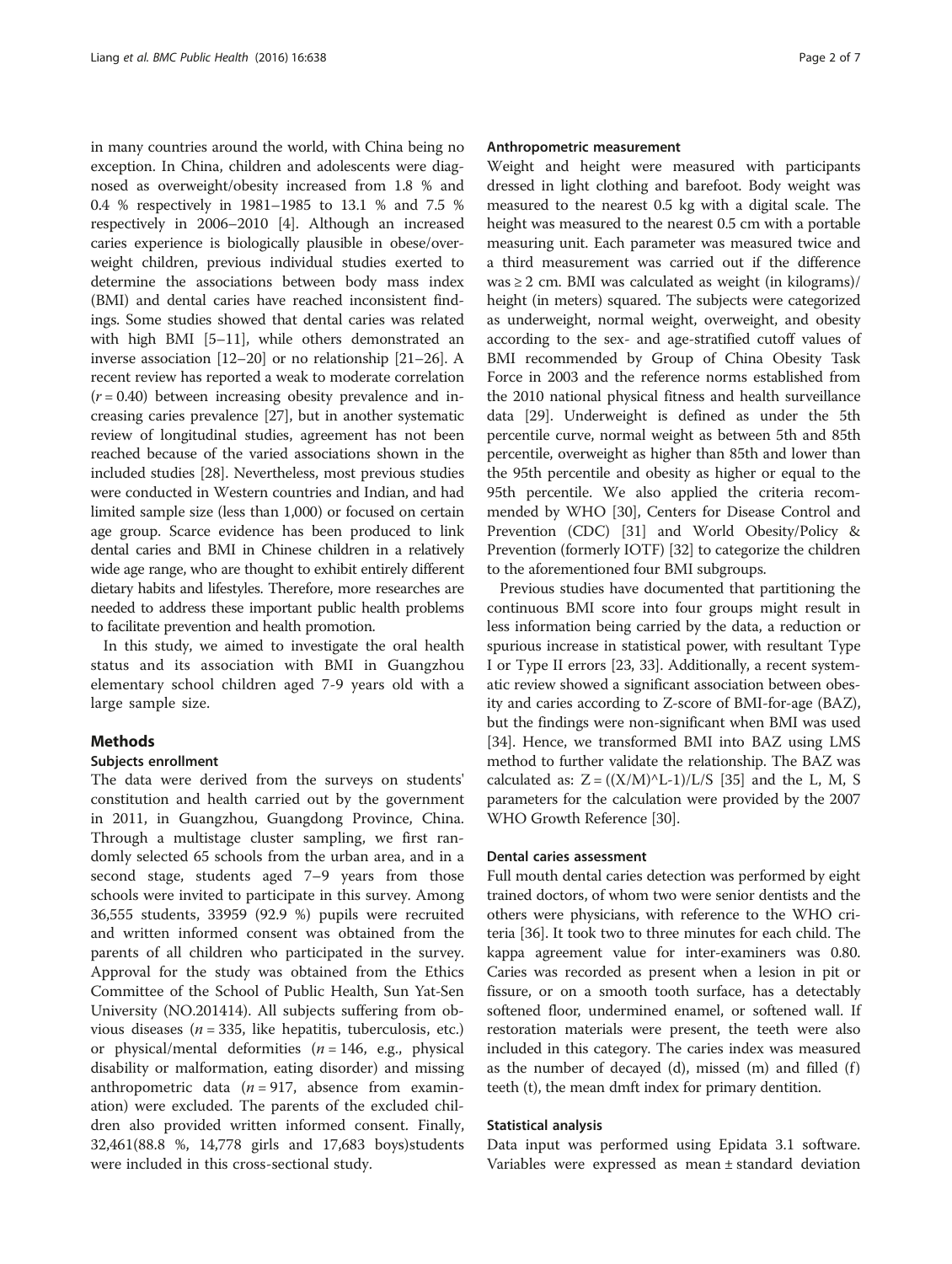(SD) or percentage. Chi square test was applied to compare the prevalence of dental caries across different groups stratified by age, gender or weight. For evaluation of the differences of dmft between two groups, Mann-Whitney U test was performed, and for three or more groups, Kruskal-Wallis test was used. Logistic regression models were performed to analyze the association between BMI and the risk for the prevalence of primary dental caries after adjustment for age in sex stratified analysis and for age and sex in the combined sample. Odds ratio (OR) and their 95 % confidence intervals (95 % CI) were calculated. We further fitted a logistic regression model with restricted cubic splines using BAZ as a continuous variable to explore potential nonlinear association [\[37\]](#page-6-0). The reference value was 0 and the five knots assigned were -2, -1, 0, 1, and 2. A spline function was assumed to be significant if the *P*-value for the model  $\chi^2$  was ≤0.01. Tests for linearity used the Wald test. Statistical analysis was carried out using SPSS Statistics 19.0 Software (SPSS, Inc., Chicago, USA) and Stata Software (version 13.1; Stata Corp, College Station, TX). A P value < 0.05 was considered statistically significant.

# Results

A total of 32,461 pupils (17,683 boys and 14,778 girls) aged 7 to 9 years were enrolled in the present data. The gender and age-specific BMIs are presented in Table 1. BMI increased with age regardless of sex in general.

Table [2](#page-3-0) depicts the gender and age-stratified prevalence of primary dental caries and mean (SD) of dmft. In boys, the prevalence of primary dental caries and mean (SD) dmft value respectively decreased from 32.8 % and 1.21 (2.38) at 7 years of age to 29.3 % and 0.84 (1.69) at 9 years of age. The corresponding values in girls decreased from 31.4 % to 26.5 % and from 1.10 (2.18) to 0.71 (1.51), respectively. In the combined sample, the prevalence for primary dental caries was 30.7 %, which in boys was significantly higher than in girls  $(31.4 %$  vs. 29.7%,  $P < 0.001$ ). The mean dmft was also significantly higher in boys than in girls  $(1.03 \pm 2.05 \text{ vs. girls } 0.93 \pm 1.92, P < 0.001).$ 

As listed in Table [3,](#page-3-0) based on the criteria in China, about 64.2 %, 15.4 %, 11.7 %, 8.8 % boys were categorized as normal weight, underweight, overweight and obesity,

Table 1 The number of children and their BMI stratified by age and sex

| Age(y)  | BMI (Mean $\pm$ SD) |                   |      |                                                              |   |         |  |  |  |  |  |
|---------|---------------------|-------------------|------|--------------------------------------------------------------|---|---------|--|--|--|--|--|
|         | Ν                   | <b>Boys</b>       | N    | Girls                                                        | N | Overall |  |  |  |  |  |
| -7      | 5892                | $15.7 + 2.1$      | 4825 | $14.9 + 1.7$ $10717$ $15.4 + 2.0$                            |   |         |  |  |  |  |  |
| -8      | 5942                | $16.3 + 2.5$ 5060 |      | $15.4 \pm 2.1$ $11002$ $15.9 \pm 2.4$                        |   |         |  |  |  |  |  |
| -9      | 5849                | $16.9 + 2.9$ 4893 |      | $16.0 + 2.4$ $10742$ $16.5 + 2.7$                            |   |         |  |  |  |  |  |
| Overall | 17683               |                   |      | $16.3 \pm 2.6$ $14778$ $15.4 \pm 2.1$ $32461$ $15.9 \pm 2.4$ |   |         |  |  |  |  |  |

BMI: body mass index; SD: standard deviation

respectively. The corresponding estimations in girls were 71.1 %, 17.4 %, 7.6 %, 3.9 %, respectively. In boys and girls as well as the total sample, the number of primary dental caries and the dmft decreased with increasing BMI. The percentages of children classified to the four BMI subgroups according to the criteria of WHO, CDC or IOTF are showed in Additional file [1](#page-5-0): Table S1, S2 and S3.

The association of the dental caries prevalence and BMI are demonstrated in Fig. [1.](#page-4-0) Using normal BMI groups as a reference, the odds for the prevalence of primary dental caries decreased by 27 % (OR = 0.73, 95 % CI: 0.66-0.81) and 34 % (OR = 0.66, 95 % CI: 0.59-0.74) in overweight and obese children after adjusting for age and sex, respectively. Similar associations were observed in both sexes when controlled by age. No statistically significant difference was identified in underweight groups. When we categorized the children to the four BMI subgroups based on the criteria recommended by WHO, CDC and IOTF, similar results were observed (see Additional file [1:](#page-5-0) Figure S1, S2 and S3).

To illustrate the non-linear associations between BAZ and the odd of dental caries, we graphed the ORs and 95 % CI from models using restricted cubic splines for the total sample (Fig. [2\)](#page-4-0). BAZ was significantly associated with dental caries in an A-shaped manner with a zenith at around  $BAZ = -1.4$  and a long tail on the right ( $P < 0.0001$ ). The *P*-value for the linearity was  $P < 0.0001$ . Children with BAZ > 1 were associated with reduced risk of dental caries, which remained significant after adjusting for sex and age.

# **Discussion**

Based on this large population-based cross-sectional study in Chinese children aged 7-9 years, we found the following main results: 1) the total prevalence of primary dental caries was 30.7 %; 2) the prevalence of primary dental caries decreased with age; 3) there was an inverse association between dental caries and BMI, in comparison with normal weight group, overweight and obese children were more likely to be primary dental caries free.

## The prevalence of dental caries

Bagramian et al. have documented that temporal trends showed a global decline in dental caries since the 1970s, yet recent data indicate an increase of the disease in both the primary and permanent dentition [\[38\]](#page-6-0). Based on the data from the United States National Health and Nutrition Examination Survey (NHANES), the prevalence of primary dental caries has remained unchanged (49.90 % in 1988–1994 vs. 51.17 % in 1999–2004, P > 0.05) among youths aged 6–11 years [\[39\]](#page-6-0). According to the report on The Physical Fitness and Health Research Of Chinese Students in 2005, the prevalence of primary dental caries and mean (SD) of dmft were 60.9 % and 3.56 (4.65) in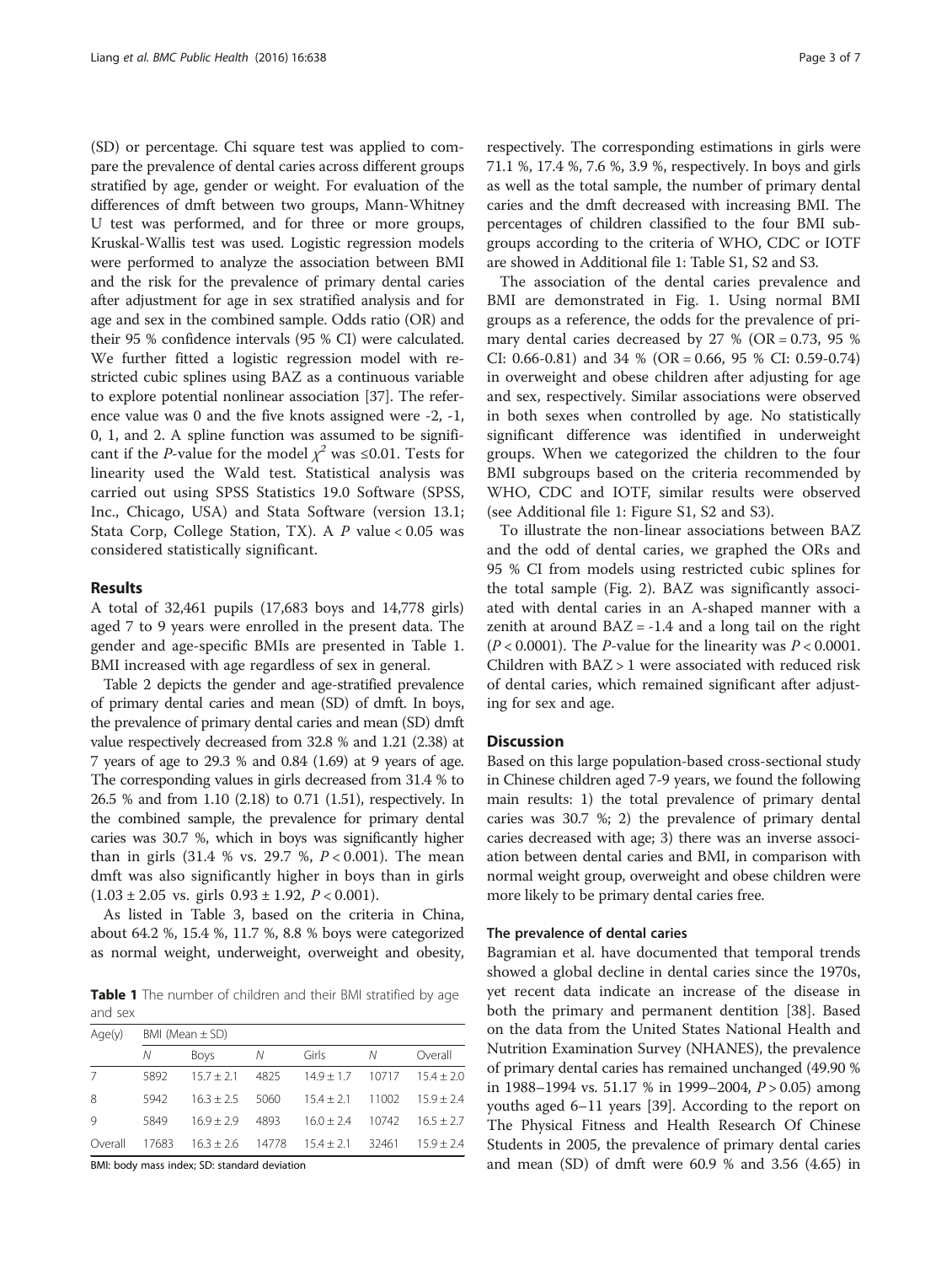| Age(y)  | Dental caries N(%) |             |                |            |                 | dmft (mean $\pm$ SD) |         |                 |  |  |  |  |
|---------|--------------------|-------------|----------------|------------|-----------------|----------------------|---------|-----------------|--|--|--|--|
|         | <b>Boys</b>        | Girls       | D <sup>α</sup> | Overall    | Boys            | Girls                | ď       | Overall         |  |  |  |  |
|         | 1934 (32.8)        | 1514 (31.4) | 0.112          | 3448(32.2) | $1.21 \pm 2.38$ | $1.10 + 2.18$        | 0.0667  | $1.16 \pm 2.29$ |  |  |  |  |
| 8       | 1910(32.1)         | 1583(31.3)  | 0.334          | 3493(31.8) | $1.05 \pm 2.00$ | $1.00 \pm 1.97$      | 0.219   | $1.03 \pm 1.97$ |  |  |  |  |
| 9       | 1715(29.3)         | 296(26.5)   | 0.0011         | 3011(28.0) | $0.84 + 1.69$   | $0.71 + 1.51$        | < 0.001 | $0.78 + 1.61$   |  |  |  |  |
| Overall | 5559(31.4)         | 5982(29.7)  | < 0.001        | 9952(30.7) | $1.03 + 2.05$   | $0.93 + 1.92$        | < 0.001 | $0.99 + 1.99$   |  |  |  |  |
| $P^{c}$ | < 0.0001           | < 0.0001    |                | < 0.0001   | < 0.0001        | < 0.0001             |         | < 0.0001        |  |  |  |  |

<span id="page-3-0"></span>Table 2 Prevalence of primary dental caries and mean dmft value by age and sex

dmft : the number of decayed (d), missed (m), and filled (f) teeth(t) for primary teeth

SD: standard deviation

<sup>a</sup>analyzed by Chi-Square test

banalyzed by Mann-Whitney U test

P for dental caries was analyzed by Chi-Square test, and P for dmft was analyzed by Kruskal-Wallis Test

children aged 5 years in urban areas in Guangdong, China, respectively. Both indices declined compared with the report in 1995 (76.55 % and 4.48, respectively) [\[3](#page-6-0)]. Similar to the secular trend, a further reduction for caries prevalence was indicated in our study in comparison to the results in 2005, which presented a 0.5-fold reduction (30.7 % vs. 60.9 %). The prevalence of dental caries in our data was relatively low, and the following reasons might be involved: firstly, we only examined the children in urban areas in Guangzhou. Higher living standard and better educational attainment improved children's access to dental care and the availability of fluoride-containing products; secondly, China's one child policy has turned

many children into the "Little Emperor" of their families. The parents paid more attention to their child's health status including oral health.

#### The associations between dental caries and BMI

Caries is usually regarded as a consequence of frequent ingestion of fermentable sugars, which can also lead to obesity. As a result, the link between caries and obesity has long been suspected. However, research results into the obesity-caries relationship in children have been mixed and inconclusive. In the data of NHANES III, Kopycka-Kedzierawski et al. suggested that overweight may be associated with decreased rates of caries in

| <b>Table 3</b> Prevalence of primary dental caries and mean dmft values in each BMI subgroup based on the criteria in China |  |  |  |  |  |  |  |  |  |  |  |  |  |  |
|-----------------------------------------------------------------------------------------------------------------------------|--|--|--|--|--|--|--|--|--|--|--|--|--|--|
|-----------------------------------------------------------------------------------------------------------------------------|--|--|--|--|--|--|--|--|--|--|--|--|--|--|

| <b>BMI Groups</b> | N(%)        | Primary dental caries N(%) | dmft (Mean $\pm$ SD) |  |  |
|-------------------|-------------|----------------------------|----------------------|--|--|
| Boys              |             |                            |                      |  |  |
| Normal weight     | 11354(64.2) | 3693(32.5)                 | $1.08 \pm 2.09$      |  |  |
| Underweight       | 2717(15.4)  | 928(34.2)                  | $1.20 \pm 2.27$      |  |  |
| Overweight        | 2064(11.7)  | 560(27.1)                  | $0.81 \pm 1.73$      |  |  |
| Obesity           | 1548(8.8)   | 378(24.4)                  | $0.68 \pm 1.52$      |  |  |
| $P^a$             |             | < 0.0001                   | < 0.0001             |  |  |
| Girls             |             |                            |                      |  |  |
| Normal weight     | 10514(71.1) | 3204(30.5)                 | $0.96 \pm 1.93$      |  |  |
| Underweight       | 2565(17.4)  | 782(30.5)                  | $0.99 \pm 2.04$      |  |  |
| Overweight        | 1128(7.6)   | 272(24.1)                  | $0.67 \pm 1.57$      |  |  |
| Obesity           | 571(3.9)    | 135(23.6)                  | $0.64 \pm 1.47$      |  |  |
| $P^a$             |             | < 0.0001                   | < 0.0001             |  |  |
| Total             |             |                            |                      |  |  |
| Normal weight     | 21868(67.4) | 6897(31.5)                 | $1.02 \pm 2.01$      |  |  |
| Underweight       | 5282(16.3)  | 1710(32.4)                 | $1.10 \pm 2.17$      |  |  |
| Overweight        | 3192(9.8)   | 832(26.1)                  | $0.76 \pm 1.67$      |  |  |
| Obesity           | 2119(6.5)   | 513(24.2)                  | $0.67 \pm 1.51$      |  |  |
| $P^a$             |             | < 0.0001                   | < 0.0001             |  |  |

dmft : the number of decayed (d), missed (m) and filled (f) teeth(t) for primary dentition

BMI: body mass index; SD: standard deviation

<sup>a</sup>: P for dental caries was analyzed by Chi-Square test, and P for dmft was analyzed by Kruskal-Wallis Test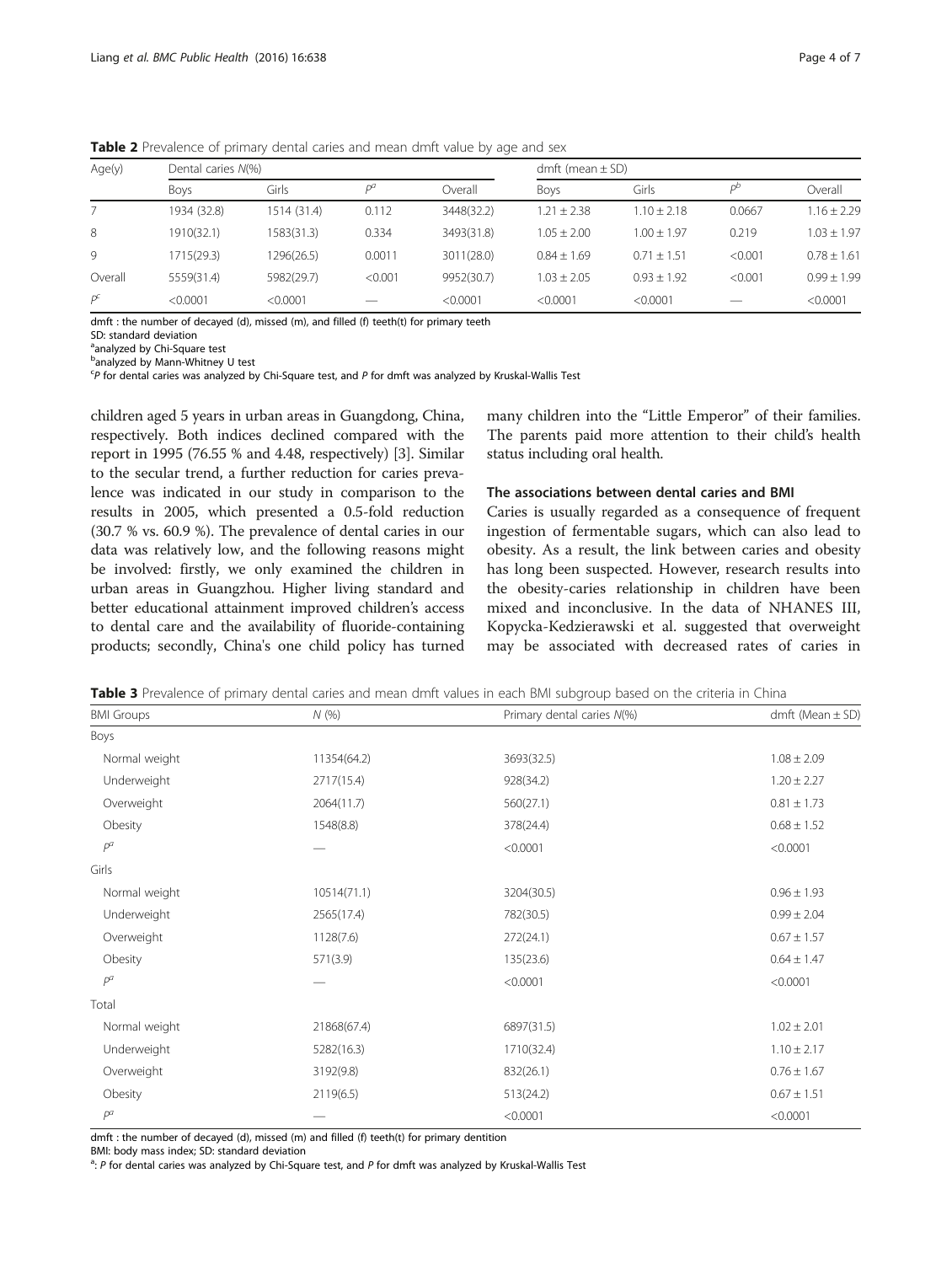<span id="page-4-0"></span>

children aged 2-18 years [\[16\]](#page-6-0). Likewise, in a sample of 1951 in Philippine children aged 11-13 years, Benzian et al. also reported that there was a significant inverse association between caries and BMI and particularly between odontogenic infections and below-normal BMI [[14\]](#page-6-0). A cross-sectional study conducted by Alkarimi et al. in Saudi Arabian children age 6-8 years old suggested an inverse linear association between dental caries and anthropometric outcomes [\[20\]](#page-6-0). A recent Chinese study among 744 8-year-old children also reported a weak

negative association between caries severity and weight status [[40\]](#page-6-0). In accordance with those findings, we also found that caries-free children were more overweight and obesity. However, in the study performed by Willerhausen et al. the authors found a significant positive association between weight and primary caries after adjusting for age in 1290 pupils aged 6-11 years [\[8](#page-6-0)]. Similarly, Marshall et al. reported that the greatest proportion of dental caries was found in the group of obese subjects in a sample of 413 children [\[6](#page-6-0)]. Other studies

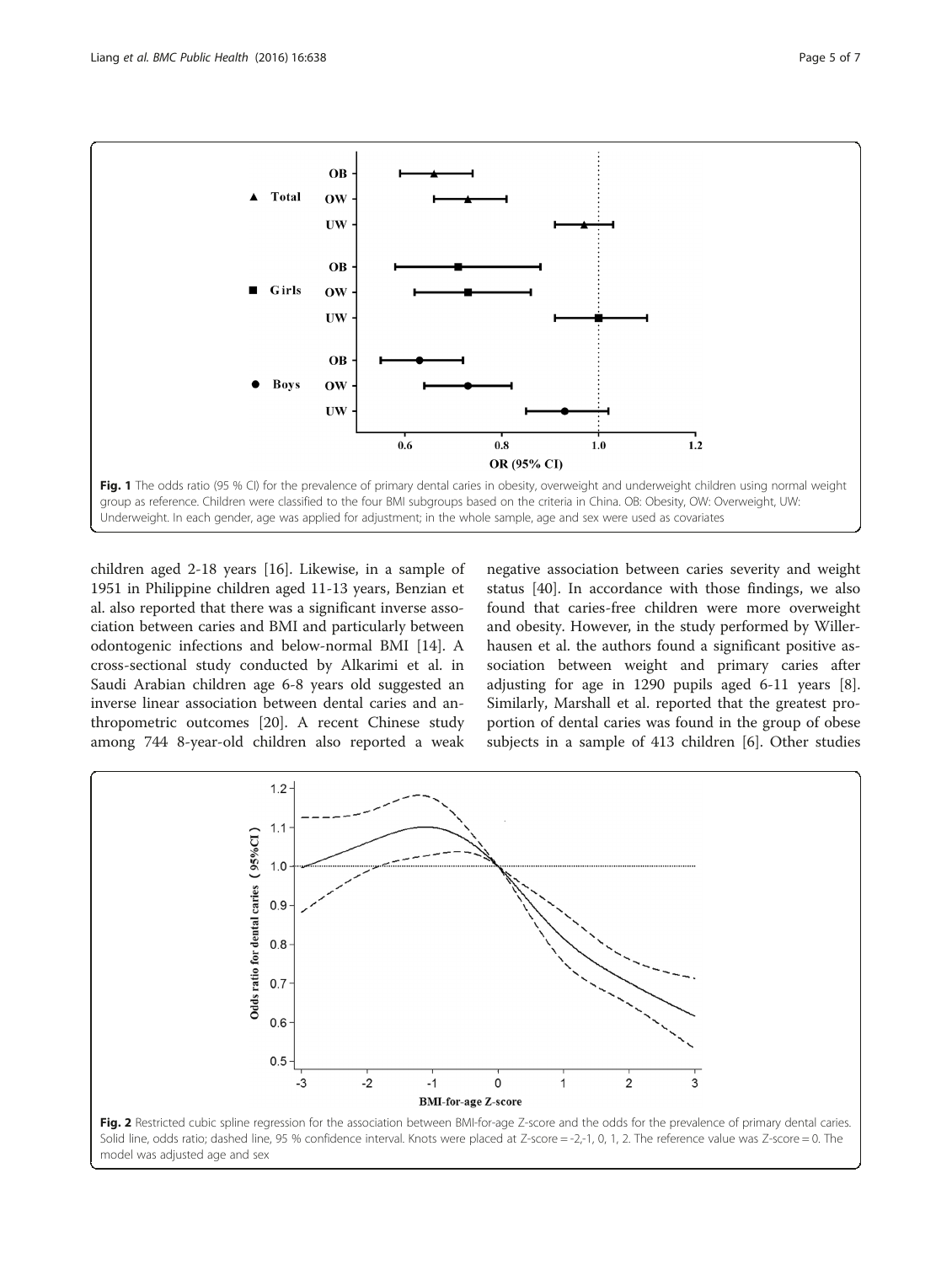<span id="page-5-0"></span>with limited sample size (less than 1,000) have demonstrated no correlation between BMI categories and the prevalence of dental caries [[21, 23](#page-6-0)–[26\]](#page-6-0). The heterogeneities between studies might be attributed to: 1) disparity of sample size. Most previous study sample sizes were less than 1,000. Nevertheless, our findings agreed with the results from national surveys in US [[16\]](#page-6-0); 2) nonuniformity of the criteria for BMI classification across studies. Some studies used the CDC centiles [[6](#page-6-0), [9, 13](#page-6-0), [23, 26, 40](#page-6-0)], other studies employed the international age and gender appropriate data sets recommended by the IOTF [[5, 10, 12\]](#page-6-0) or WHO [\[14](#page-6-0), [19](#page-6-0), [20](#page-6-0), [22](#page-6-0)]. And in the current paper, we applied the thresholds developed by Group of China Obesity Task Force [[29](#page-6-0)] and also the above mentioned three criteria for evaluation, and we found that the results were similar; 3) different indices and definitions of caries. For example, some studies reported dmft, whereas others reported dmfs (decayed, missing, filled, surfaces); 4) variation in the confounders used for adjustment such as sex, race/ethnicity, socioeconomic and nutritional status. Underweight children are usually under-nutrition. Enamel hypoplasia, salivary glandular hypofunction and saliva compositional changes may be mechanisms through which malnutrition is associated with caries as reviewed by Psoter et al. [\[41\]](#page-6-0). And in turn, untreated caries might have caused severe pain and discomfort in children and, thus, reduced food intake. In addition, other symptoms induced by caries including infection, irritability, and disturbed sleeping habits can affect children's quality of life and thereby growth [[42](#page-6-0)]. A longitudinal design will be helpful in understanding the course and consequences relationship.

#### Strength and limitation

The strengths of this study include a relatively large sample size, wide age range, and inclusion of both sexes and the use of a standardized diagnostic interview administered by trained interviewers. Also, we used restricted cubic spline regression to evaluate the shape of the relationship between BAZ and primary dental caries. Some potential limitations also warrant discussion. First, no causal association can be made as with any cross-sectional study. Second, dental caries detection was carried out visually and no X-rays were taken, thus the prevalence of dental caries and dmft value might be underestimated. Thirdly, other factors including energy-dense foods and drinks, family/parental socioeconomic status, vitamin D have also been observed to exert significant influences on the presence of dental caries and obesity as well [\[20, 43\]](#page-6-0). However, we have not evaluated those confounders in our data. Therefore, residual confounding could bias the observed associations. Finally, since the sample referred in urban Guangzhou citizens, more work is needed to evaluate whether these results extrapolate to rural samples and other racial or ethnic groups.

# Conclusion

In conclusion, our results suggested that children at risk of being overweight and obesity generally had lower caries experience than their normal weight peers in urban Guangzhou, China. Further longitudinal studies are required to confirm the results of the present study, and to determine the mechanisms of the association between BMI and dental caries.

# Additional file

[Additional file 1:](dx.doi.org/10.1186/s12889-016-3295-3) Table S1. Prevalence of primary dental caries and mean dmft values in each BMI subgroup based on the criteria of WHO. Table S2. Prevalence of primary dental caries and mean dmft values in each BMI subgroup based on the criteria of IOTF. Table S3. Prevalence of primary dental caries and mean dmft values in each BMI subgroup based on the criteria of CDC. Figure S1. The odd ratios (95 % CI) for the prevalence of primary dental caries in obesity, overweight and underweight children using normal weight group as reference. Children were classified to the four BMI subgroups based on the criteria of WHO. Figure S2. The odd ratios (95 % CI) for the prevalence of primary dental caries in obesity, overweight and underweight children using normal weight group as reference. Children were classified to the four BMI subgroups based on the criteria of IOTF. Figure S3. The odd ratios (95 % CI) for the prevalence of primary dental caries in obesity, overweight and underweight children using normal weight group as reference. Children were classified to the four BMI subgroups based on the criteria of CDC. (DOCX 141 kb)

#### Abbreviations

BMI, Body Mass Index; WHO, World Health Organization; DMFT, Decayed Missing or Filled Teeth; BAZ, BMI-for-Age Z-score; OR, Odds Ratios; CI, Confidence Interval; SD, Standard Deviation; CDC, Center for Disease Control and Prevention; IOTF, World Obesity/Policy & Prevention; NHANES, National Health and Nutrition Examination Survey

#### Acknowledgements

We thank Guangzhou Health Care Clinics of Middle and Primary Schools for allowing us to access the 2011 Guangzhou Survey on Students' Constitution and Health data. We also appreciate the students who participated in the surveys for their cooperation and our Master students for their data input. This work was supported by special research grant for non-profit public service of the Ministry of Health of China (Grant No. 201202010). The funders had no role in study design, data collection and analysis, decision to publish, or preparation of the manuscript.

#### Funding

This work was supported by special research grant for non-profit public service of the Ministry of Health of China (Grant No. 201202010).

#### Availability of data and materials

The data used for this study is not publicly available. For further information on the data and materials used in this study, please contact the corresponding author.

#### Authors' contributions

JJ, WHY and JM made substantial contributions to conception and design. JCM and YJC performed the acquisition of data. JJL, ZQZ and JJ performed the analysis and interpretation of data and were involved in drafting the manuscript. WHY and JJ gave the final approval of the version to be published. All authors have read and approved the final manuscript.

#### Competing interests

The authors declare that they have no competing interests.

#### Consent for publication

Not applicable.